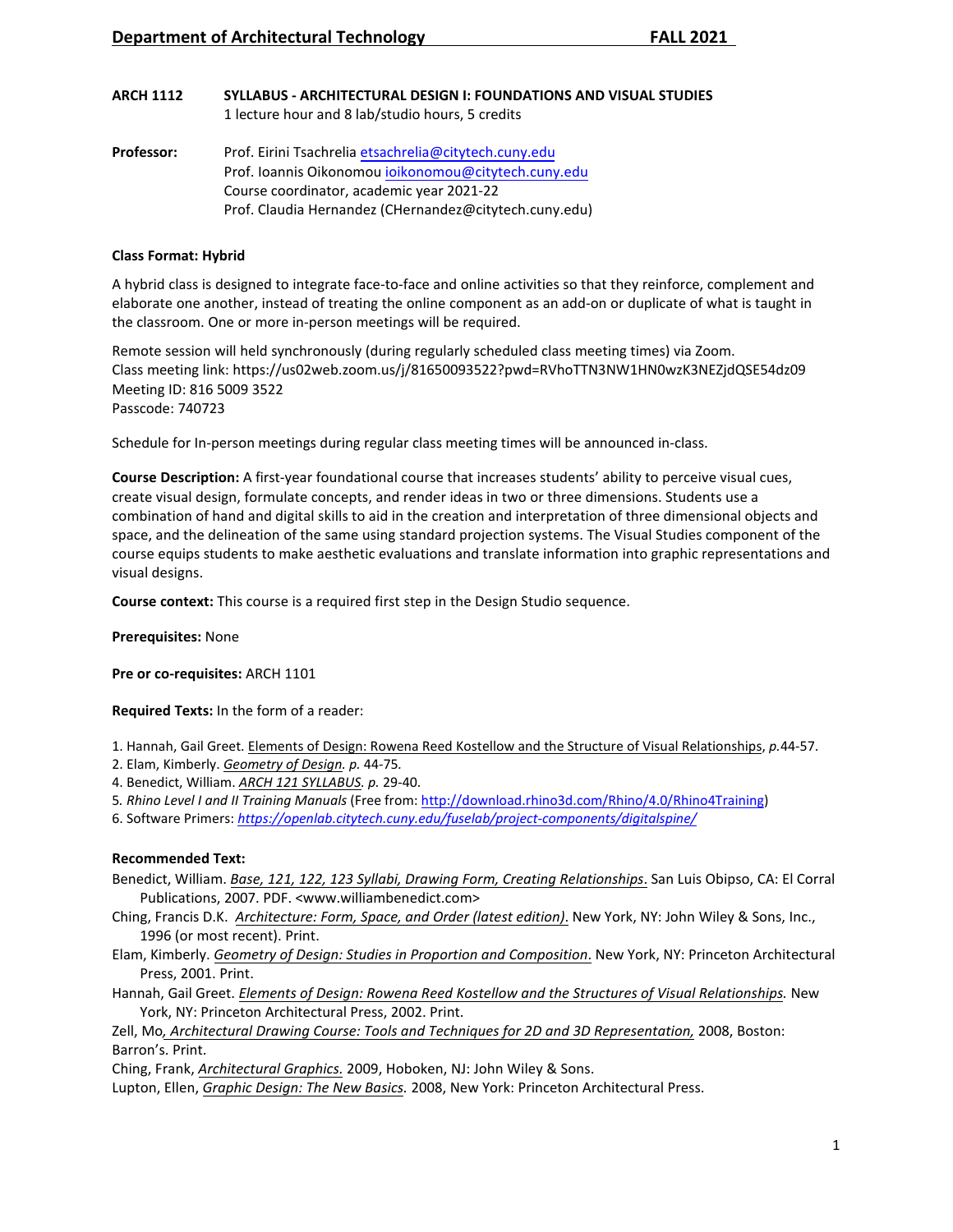### **Suggested References:**

Tufte, Edmund, *Envisioning Information.1990*, Cheshire, CT: Graphics Press. Tufte, Edmund, *Beautiful Evidence*. 2006, Cheshire, CT: Graphics Press. Samara, Timothy, *A Handbook of Basic Design Principles Applied in Contemporary Design.* 2008, Providence: Rockport Publishers. McCandles, David, *Visual Miscellaneum. 2009, New York, NY: Collins Design Publishers.*  Websites: Visual Economics, Information is Beautiful, Mathematica, and Google Earth/Maps resources

**Suggested Text:** Texts will be assigned according to the subject covered that day.

**Required Tools:** See appendix

### **Software Applications:**

- 1. Rhinoceros
- 2. Adobe Creative Suite (Photoshop, Illustrator and InDesign)
- 3. Zoom
- 4. Miro

**Class Participation Policy:** Classes will be fully online but students will be held to the same standards as in inperson classes. No more than 10% absences are permitted during the semester. For the purposes of record, two late arrivals are considered as one absence. Exceeding this limit will expose the student to failing at the discretion of the instructor due to lack of class participation and mastery of class material.

**Academic Integrity:** Students and all others who work with information, ideas, texts, images, music, inventions and other intellectual property owe their audience and sources accuracy and honesty in using, crediting and citation of sources. As a community of intellectual and professional workers, the college recognizes its responsibility for providing instruction in information literacy and academic integrity, offering models of good practice, and responding vigilantly and appropriately to infractions of academic integrity. Accordingly, academic dishonesty is prohibited in The City University of New York and is punishable by penalties, including failing grades, suspension and expulsion.

**Course Structure:** This course is the first design studio which will include lectures, student presentations, guest critics, in-class workshops, and charrettes. The students will be given problems in a week to week sequence. Each problem will involve a cyclical iteration of the design process in which new skills in a variety of media will be acquired. Students will give verbal and graphic presentations of their designs which will demonstrate agility with vocabulary, concepts, and result in a critical class discussion to assess quality of the work. Work will be completed both in and outside of class. Written evaluation for each week will be provided by the professor and fellow classmates.

# **Grading:**

| <b>TOTAL</b>                        | 100% |
|-------------------------------------|------|
| Course Portfolio                    | 10%  |
| and Attendance                      |      |
| Weekly sketches Class Participation | 10%  |
| Visual Studies Assignments          | 20%  |
| Project 03                          | 25%  |
| Project 02                          | 20%  |
| Project 01                          | 15%  |
|                                     |      |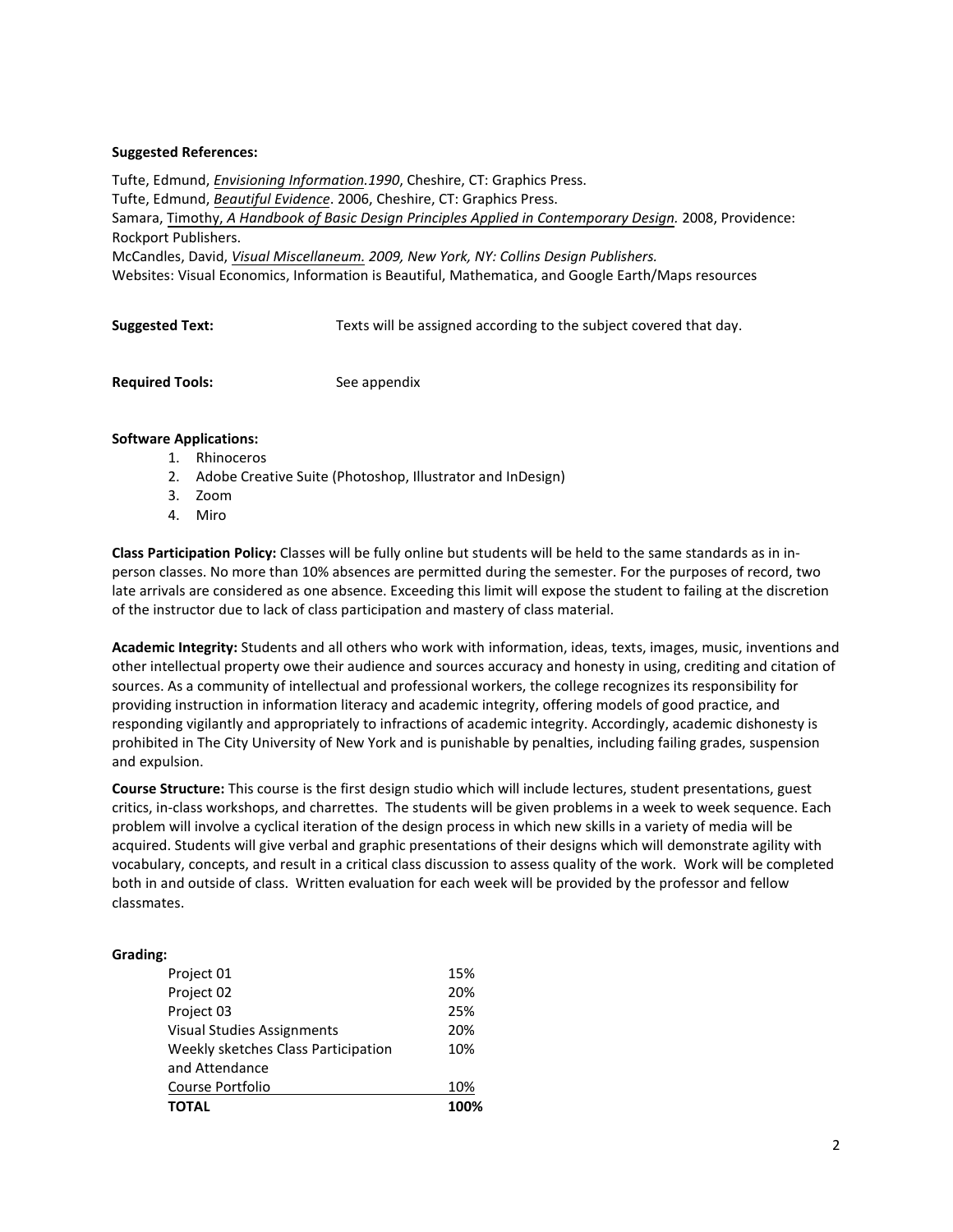|    | <b>General Education Learning Outcomes / Assessment Methods</b>                                                                                                                                                 |    |                                                                                                                                                                                                                                                                                                                                                                                                                                                                                                 |  |
|----|-----------------------------------------------------------------------------------------------------------------------------------------------------------------------------------------------------------------|----|-------------------------------------------------------------------------------------------------------------------------------------------------------------------------------------------------------------------------------------------------------------------------------------------------------------------------------------------------------------------------------------------------------------------------------------------------------------------------------------------------|--|
|    | <b>Learning Outcomes</b>                                                                                                                                                                                        |    | <b>Assessment Methods</b>                                                                                                                                                                                                                                                                                                                                                                                                                                                                       |  |
|    | Upon successful completion of this course the<br>student shall be able to:                                                                                                                                      |    | To evaluate the students' achievement of the<br>learning objectives, the professor will do the<br>following:                                                                                                                                                                                                                                                                                                                                                                                    |  |
| 1. | Distinguish between media and determine the<br>appropriate method and media required to<br>complete a drawing or model. (Gen Ed)                                                                                | 1. | Review students' creative process (initial sketches<br>through to the final project) by means of frequent<br>pin-ups. Observe students' use and manipulation<br>of computer hardware and software. Inspect<br>student digital files for use/application of<br>professional standards. Review students' drawing<br>and modeling work where students must exhibit<br>their visual representation skills (2-D and 3-D).                                                                            |  |
| 2. | <b>Communicate</b> ideas and information both verbally<br>and through writing. (Gen Ed)                                                                                                                         | 2. | Assess the students' use of professional vocabulary<br>during oral presentations. Review students'<br>written descriptions of design work and feedback.<br>Observe students' progression from simple to<br>complex thinking as shown in sketches and<br>completed projects. Review students' drawing and<br>modeling work where students must exhibit their<br>visual representation skills (2-D and 3-D). Assess<br>the students' use of professional vocabulary during<br>oral presentations. |  |
| 3. | Develop and apply professional vocabulary. (Gen<br>Ed)                                                                                                                                                          | 3. | Assess the students' use of professional vocabulary<br>during oral presentations. Review students'<br>written descriptions of design work and feedback.<br>Review students' drawing and modeling work<br>where students must exhibit their visual<br>representation skills (2-D and 3-D).                                                                                                                                                                                                       |  |
|    | National Architectural Accrediting Board (NAAB) Students Performance Criteria (SPC)/ Assessment Methods                                                                                                         |    |                                                                                                                                                                                                                                                                                                                                                                                                                                                                                                 |  |
|    | <b>Learning Outcomes</b>                                                                                                                                                                                        |    | <b>Assessment Methods</b>                                                                                                                                                                                                                                                                                                                                                                                                                                                                       |  |
|    | (A.5) Ordering Systems<br>[introduced, reinforced]<br>ABILITY to apply the fundamentals of both natural<br>and formal ordering systems and the capacity of<br>each to inform two- and three-dimensional design. | 1. | Review students' creative process (initial sketches<br>through to the final project) by means of frequent<br>pin-ups. Observe students' progression from<br>simple to complex thinking as shown in sketches<br>and completed projects                                                                                                                                                                                                                                                           |  |
|    | <b>Course Specific Learning Outcomes / Assessment Methods</b>                                                                                                                                                   |    |                                                                                                                                                                                                                                                                                                                                                                                                                                                                                                 |  |
|    | <b>Learning Outcomes</b>                                                                                                                                                                                        |    | <b>Assessment Methods</b>                                                                                                                                                                                                                                                                                                                                                                                                                                                                       |  |
|    | Upon successful completion of this course the<br>student shall be able to:                                                                                                                                      |    | To evaluate the students' achievement of the<br>learning objectives, the professor will do the<br>following:                                                                                                                                                                                                                                                                                                                                                                                    |  |
| 1. | Implement an <i>iterative</i> design process from<br>problem identification, information gathering,<br>solution generation and evaluation,                                                                      | 1. | Review students' creative process (initial sketches<br>through to the final project) by means of frequent<br>pin-ups. Observe students' progression from                                                                                                                                                                                                                                                                                                                                        |  |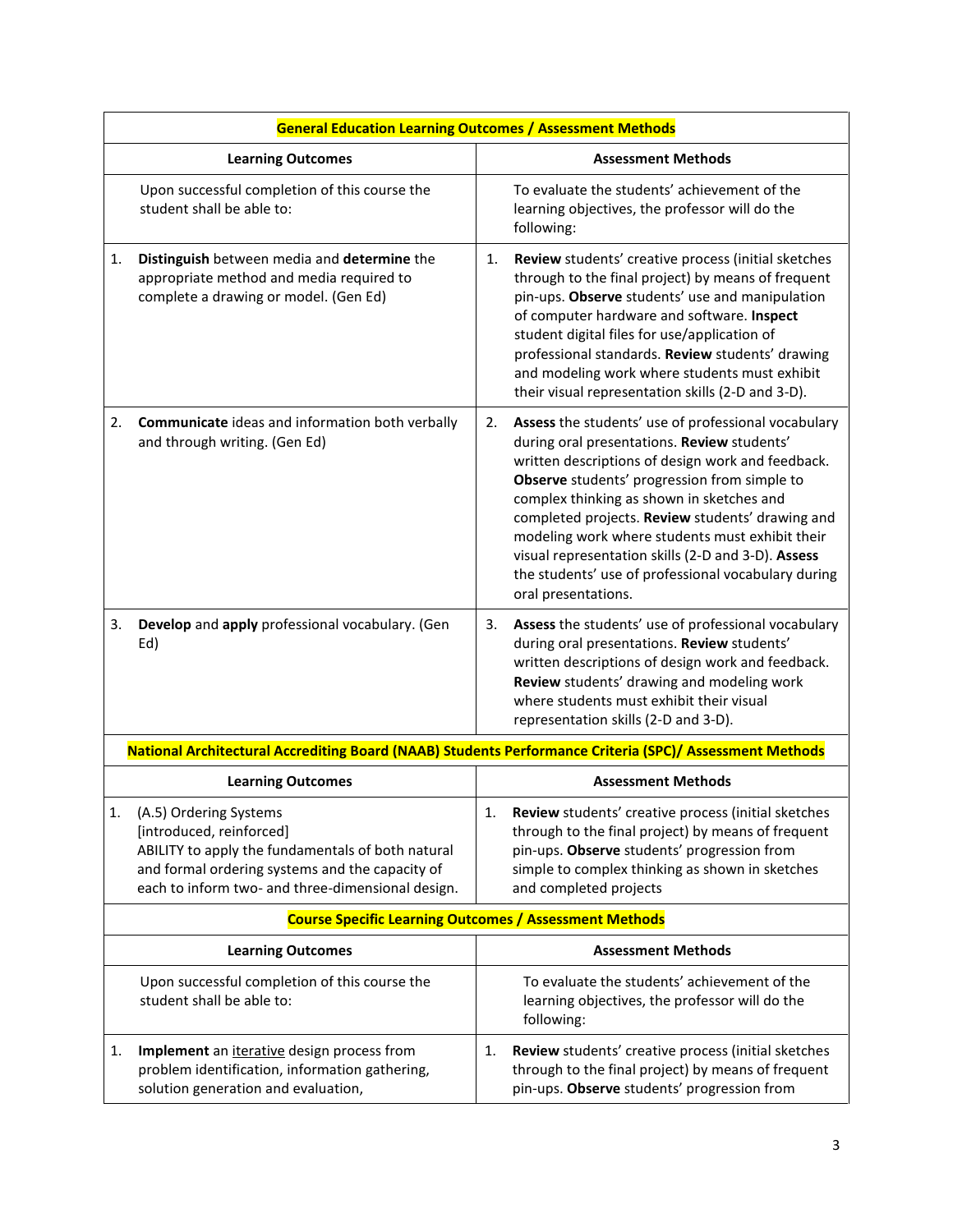|    | implementation, presentation, and overall project<br>evaluation. (Knowledge)                                                 |    | simple to complex thinking as shown in sketches<br>and completed projects.                                                                                                                                                                                                                                                                                                                                                          |
|----|------------------------------------------------------------------------------------------------------------------------------|----|-------------------------------------------------------------------------------------------------------------------------------------------------------------------------------------------------------------------------------------------------------------------------------------------------------------------------------------------------------------------------------------------------------------------------------------|
| 2. | Incorporate design concepts and vocabulary into<br>design process and presentations. (Knowledge)                             | 2. | Review students' creative process (initial sketches<br>through to the final project) by means of frequent<br>pin-ups. Assess the students' use of professional<br>vocabulary during oral presentations.                                                                                                                                                                                                                             |
| 3. | Produce both manual and digital orthographic,<br>axonometric, perspective, and architectural<br>vignette drawings. (Skill)   | з. | Review students' creative process (initial sketches<br>through to the final project) by means of frequent<br>pin-ups. Review students' 2-D and 3-D manual and<br>digital representation skills. Inspect students'<br>portfolios for quality of documentation and editing<br>as well as organization. Review students' drawing<br>and modeling work where students must exhibit<br>their visual representation skills (2-D and 3-D). |
| 4. | Utilize manual and digital media to create<br>drawings and models. (Skill)                                                   | 4. | Review students' 2-D and 3-D manual and digital<br>representation skills. Observe students'<br>progression from simple to complex thinking as<br>shown in sketches and completed projects. Review<br>students' drawing and modeling work where<br>students must exhibit their visual representation<br>skills (2-D and 3-D).                                                                                                        |
| 5. | Recognize the complexity of the physical world<br>(Knowledge)                                                                | 5. | Review students' 2-D and 3-D manual and digital<br>representation skills. Review students' drawing and<br>modeling work where students must exhibit their<br>visual representation skills (2-D and 3-D).                                                                                                                                                                                                                            |
| 6. | Demonstrate understanding of computer<br>hardware and software as used in architectural<br>practice (Knowledge)              | 6. | Review students' 2-D and 3-D manual and digital<br>representation skills. Inspect student digital files<br>for use/application of professional standards.<br>Review students' drawing and modeling work<br>where students must exhibit their visual<br>representation skills (2-D and 3-D).                                                                                                                                         |
| 7. | Document manually produced materials into<br>digital format and process and edit for<br>presentations and portfolio. (Skill) | 7. | Observe students' use and manipulation of<br>computer hardware and software. Inspect student<br>digital files for use/application of professional<br>standards. Inspect students' portfolios for quality<br>of documentation and editing as well as<br>organization.                                                                                                                                                                |
| 8. | Create manual and digital 3-D models of medium<br>geometric complexity. (Skill)                                              | 8. | Observe students' use and manipulation of<br>computer hardware and software. Inspect student<br>digital files for use/application of professional<br>standards.                                                                                                                                                                                                                                                                     |
| 9. | Manipulate vector and raster files. (Skill)                                                                                  | 9. | Inspect student digital files for use/application of<br>professional standards.                                                                                                                                                                                                                                                                                                                                                     |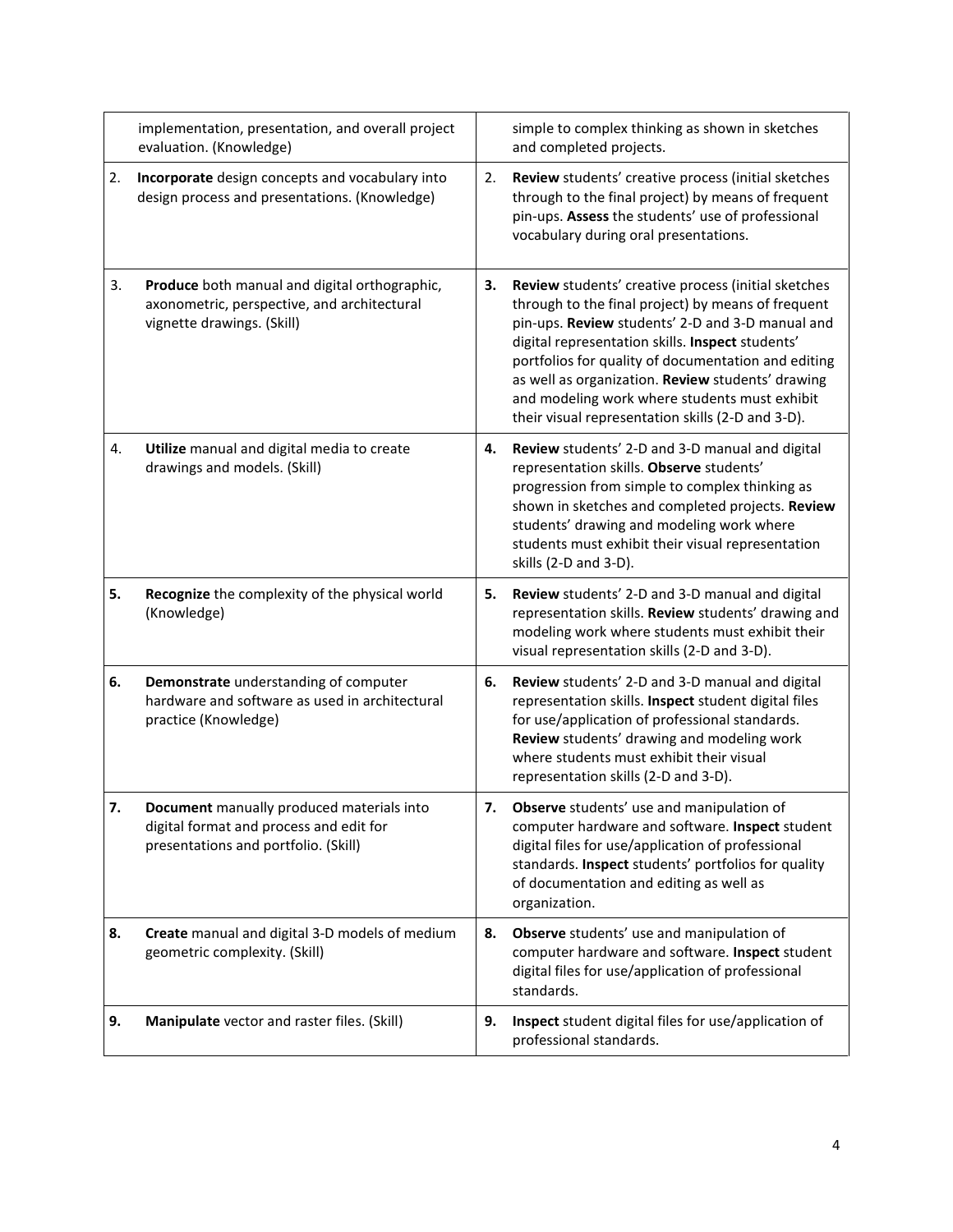### **Weekly Course Outline and Schedule:**

### **WEEKLY SKETCHES**

A minimum of 10 weekly sketches will be completed per semester as homework. Each sketch has a clearly defined focus and method such as blind contour form study, positive and negative space, shade and shadow, texture, light, depth, perspective, and scale. Sketches will explore a variety of paper and drawing media. Thumbnail study sketches should be completed in a sketchbook prior to preparing the final sketch on min. 8 ½"x11" paper or larger. Hand letter on the back of each sketch the intention, time it took to complete, and the location.

| Lecture/Skills:<br>- course intro<br>- introduce concept of architectural portfolio<br><b>Assignment 01:</b><br>in class - sketch exercises<br>Creation of Rectilinear Forms models with basswood blocks and soap<br>HW:<br>1. Set up your city tech email account. You MUST email professor from<br>this account before the next class period.<br>In Class + HW: create a minimum of 3 distinct compositions<br>2. Activate your blackboard account<br>(https://cunyportal.cuny.edu/cpr/authenticate/portal_login.jsp)<br>3. Create a dropbox account (https://www.dropbox.com/) Use Cuny1st<br>Sketch exercise day 01: freehand drawings of parallel lines<br><b>Sketch exercise day 02:</b> freehand drawings of lines converging to a<br>login.<br>4. Create accounts and install Software Apps:<br>Rhino<br>Adobe Suite |
|------------------------------------------------------------------------------------------------------------------------------------------------------------------------------------------------------------------------------------------------------------------------------------------------------------------------------------------------------------------------------------------------------------------------------------------------------------------------------------------------------------------------------------------------------------------------------------------------------------------------------------------------------------------------------------------------------------------------------------------------------------------------------------------------------------------------------|
| Zoom<br>Miro                                                                                                                                                                                                                                                                                                                                                                                                                                                                                                                                                                                                                                                                                                                                                                                                                 |
|                                                                                                                                                                                                                                                                                                                                                                                                                                                                                                                                                                                                                                                                                                                                                                                                                              |

|        | <b>PROJECT 01 Rectilinear Forms Part A cont.</b>                                             |                                                                      |
|--------|----------------------------------------------------------------------------------------------|----------------------------------------------------------------------|
| Week 2 | Continuation: 3D composition Making                                                          | Lecture/Skills:                                                      |
|        |                                                                                              | Intro to In Design                                                   |
|        | Lecture/Skills:                                                                              |                                                                      |
|        | - review 3D composition making                                                               | <b>Assignment 01:</b>                                                |
|        | - Iterative testing                                                                          | in class - create template for cataloging rectilinear forms model    |
|        | - Craftsmanship                                                                              |                                                                      |
|        | - Photographing Models (setting up backdrop, light and camera angle)                         | HW:                                                                  |
|        |                                                                                              | 1. Bring to class the model photos (in digital format) of Project 1. |
|        | Assignment 01a:                                                                              |                                                                      |
|        | Creation of Rectilinear Forms models with basswood blocks and soap                           |                                                                      |
|        | In Class + HW: Select best Design and create a final model                                   |                                                                      |
|        | Sketch exercise day 03: Freehand drawing of Cube with 2 point<br>perspective                 |                                                                      |
|        | Sketch exercise day 04: Freehand drawing of Cube moving in space<br>with 2 point perspective |                                                                      |
|        |                                                                                              |                                                                      |
|        |                                                                                              |                                                                      |
|        |                                                                                              |                                                                      |
|        |                                                                                              |                                                                      |
|        |                                                                                              |                                                                      |
|        |                                                                                              |                                                                      |
|        |                                                                                              |                                                                      |
|        |                                                                                              |                                                                      |
|        |                                                                                              |                                                                      |
|        |                                                                                              |                                                                      |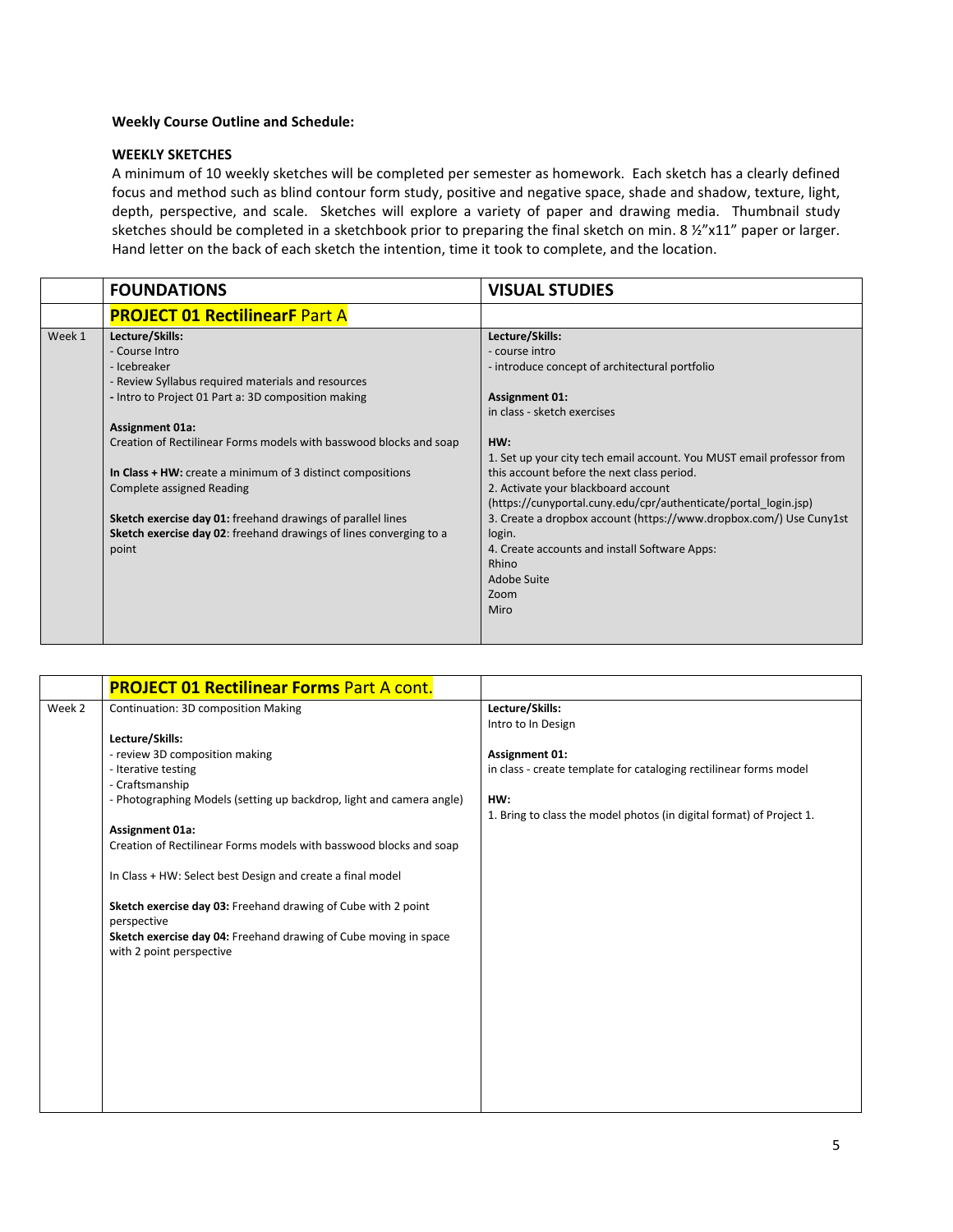|        | <b>PROJECT 01 Rectilinear Forms Part B</b>                                                                                                                                                                                                                                                                                                                                       |                                                                                                                                                                                                                                                                                                                                                                 |
|--------|----------------------------------------------------------------------------------------------------------------------------------------------------------------------------------------------------------------------------------------------------------------------------------------------------------------------------------------------------------------------------------|-----------------------------------------------------------------------------------------------------------------------------------------------------------------------------------------------------------------------------------------------------------------------------------------------------------------------------------------------------------------|
| Week 3 | <b>Multi-view Drawings</b>                                                                                                                                                                                                                                                                                                                                                       | <b>Photoshop Basics</b>                                                                                                                                                                                                                                                                                                                                         |
|        | Lecture/skills:<br>- Use of drafting tools (either analog or digital)<br>- Multiview drawing generation including line projection to construct<br>different views<br>- line weights<br>- drawing composition and organization<br>- Dimensioning and measuring with accuracy<br>- Scanning drawings with phone app. OR extracting PDF presentation<br>quality drawings from Rhino | Lecture/skills:<br>Raster vs. Vector and editing images<br>Image resolution<br>Image cropping<br>Image adjustments: resizing, color mode, color and brightness<br>correction, distortion correction, Cleaning images/drawings<br>File types<br>Scanning drawings on Epson Flatbed scanner OR with scan phone app<br>Inserting Image files into an InDesign file |
|        | <b>Assignment 01b:</b><br>In class +HW: Draw 4 Elevation and top view of the Rectilinear Forms<br>model<br>Sketch exercise day 05: Freehand drawing subtractive Cube exercise<br>with 2 point perspective<br>Sketch exercise day 06: Freehand drawing additive Cube exercise with<br>2 point perspective                                                                         | <b>Assignment 02:</b><br>In class +HW: Using Photoshop edit and clean model photos and<br>sketches from Foundations<br>Inserting edited image files in the InDesign template generated in class<br>the previous week.                                                                                                                                           |

| Week 4<br>Single view drawings: Axonometric and Perspectives<br>Lecture / Skills:                                                                                                                                                                                                                                                                                                                                                                                                                                                                                                                                                                                                                  | Photoshop continuation<br>Lecture / Skills:<br>Photoshop as tool for editing images, creating collages, photo<br>composite images, etc.                                                                                                                |
|----------------------------------------------------------------------------------------------------------------------------------------------------------------------------------------------------------------------------------------------------------------------------------------------------------------------------------------------------------------------------------------------------------------------------------------------------------------------------------------------------------------------------------------------------------------------------------------------------------------------------------------------------------------------------------------------------|--------------------------------------------------------------------------------------------------------------------------------------------------------------------------------------------------------------------------------------------------------|
|                                                                                                                                                                                                                                                                                                                                                                                                                                                                                                                                                                                                                                                                                                    |                                                                                                                                                                                                                                                        |
| Day 1: Axonometric drawings<br><b>Paraline Drawings</b><br>3-D view that can be measured<br>Isometric 30/30 vs Plan Oblique 45/45 or 30/60<br>Day 2: Perspectives<br>Use of vanishing points, understanding station point, horizon line and 1<br>pt. vs. 2 pt. perspective<br>use of shade and Shadow<br>use of line weights<br>Assignment 01c:<br>In class + HW: Select the most successful Rectilinear forms model and<br>Construct an Axonometric drawing of it.<br>Draw/construct three 2 point perspectives (birds eye, eye level right,<br>eye level left) of the rectilinear form model. Add line weight and<br>shading.<br>Sketch exercise day 07: Axon<br>Sketch exercise day 08: Shading | Layers: creation, organization, effects, masking<br>Image editing tools<br>selection tools<br>masking<br>canvas vs. image size<br>inserting background + entourage<br><b>Assignment 03:</b><br>In class +HW: Photomontage rectilinear forms model From |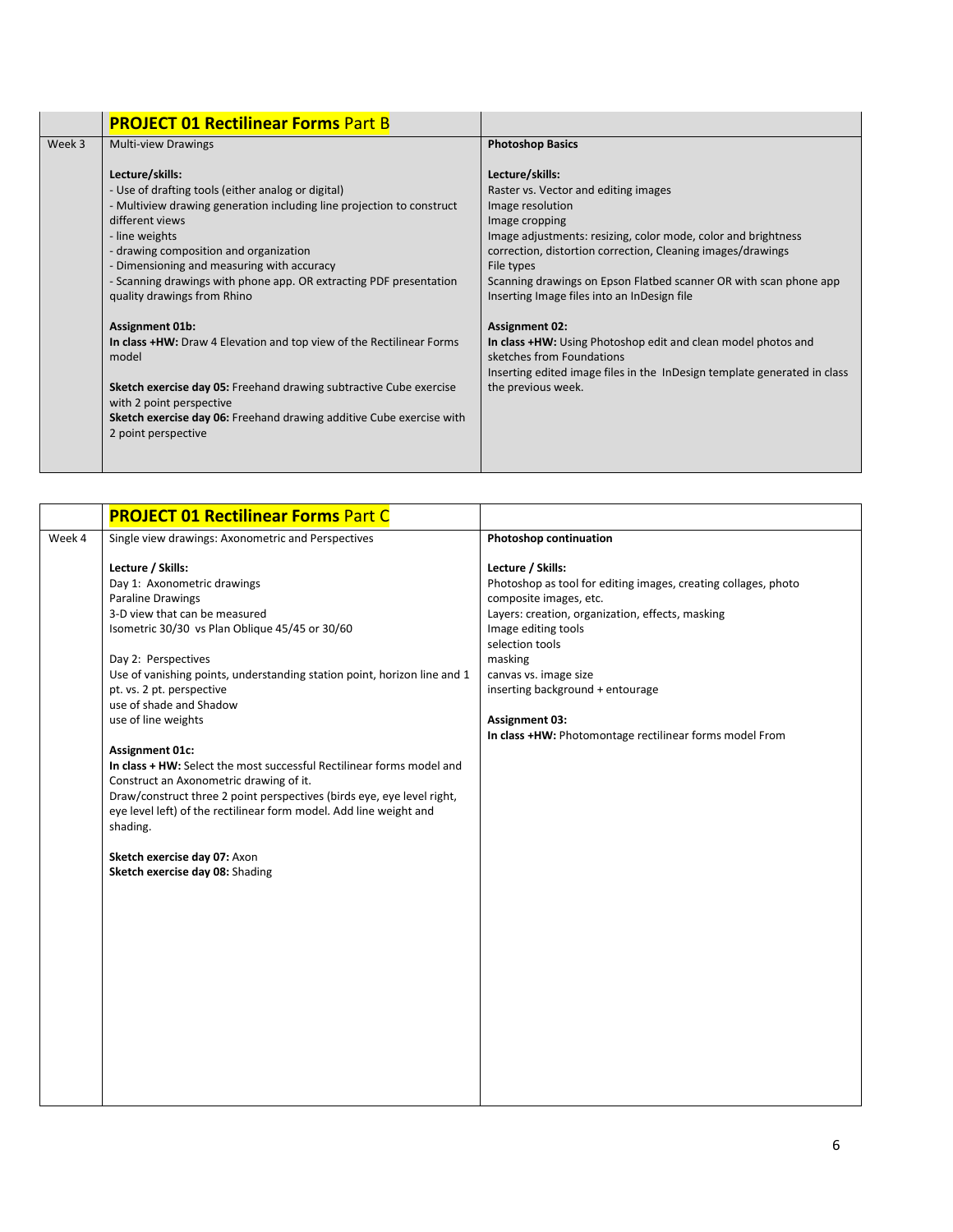|        | <b>PROJECT 02 Grids / Cube</b>                                           |                                                                       |
|--------|--------------------------------------------------------------------------|-----------------------------------------------------------------------|
| Week 5 | Grids/Cube                                                               | InDesign: Portfolio Workday                                           |
|        | Lecture/Skills                                                           | In class + HW: Insert all work generated up to date in the portfolio. |
|        | <b>Grid Drawings</b>                                                     |                                                                       |
|        | - Introduction of grid as system of organization                         |                                                                       |
|        | - Review: Rule based design                                              |                                                                       |
|        | - Review: graphic representation and notation                            |                                                                       |
|        | - Review: Composition making based on Basic Design Principals            |                                                                       |
|        | symmetry, asymmetry, rhythm, balance, order, proportion, hierarchy       |                                                                       |
|        | Model:                                                                   |                                                                       |
|        | - Introduction to subtractive model making                               |                                                                       |
|        | - Review: Translation of abstract 2D explorations into 3D spatial        |                                                                       |
|        | exploration                                                              |                                                                       |
|        | - Rule based design                                                      |                                                                       |
|        | Assignment 03a:                                                          |                                                                       |
|        | Create a series of drawings Within a 5"x5" boundary exploring the grid   |                                                                       |
|        | as system of organization. Use line weight and shading to help express   |                                                                       |
|        | depth in the grid. Concurrently, build a series of cube models exploring |                                                                       |
|        | the grid drawings in 3 dimensional space. Allow for the drawings and     |                                                                       |
|        | models to inform each other.                                             |                                                                       |

| Week 6 | Grids/Cube continuation                                                                                                                                                                                                                                                                                                                                                                                                                                                                                                                                                                                                                                                                                     | Rhino 3D Modeling with solids                                                                                                                                                                                                                                                                                                                                                                                                                                                                                                                                                                                                                                                                                                                                                                          |
|--------|-------------------------------------------------------------------------------------------------------------------------------------------------------------------------------------------------------------------------------------------------------------------------------------------------------------------------------------------------------------------------------------------------------------------------------------------------------------------------------------------------------------------------------------------------------------------------------------------------------------------------------------------------------------------------------------------------------------|--------------------------------------------------------------------------------------------------------------------------------------------------------------------------------------------------------------------------------------------------------------------------------------------------------------------------------------------------------------------------------------------------------------------------------------------------------------------------------------------------------------------------------------------------------------------------------------------------------------------------------------------------------------------------------------------------------------------------------------------------------------------------------------------------------|
|        | Lecture/Skills:<br>Drawing as a tool to show relationship between parts<br>Review: Orthographic projections<br>Assignment 03b: Unrolled Cube Drawing. Select the most successful<br>model and continue to refine it. Draw all sides of the cube organized in<br>such a way that the object can be read as if it was unrolled highlighting<br>the relationships between edges                                                                                                                                                                                                                                                                                                                                | Lecture / Skills:<br>3D Modeling<br>Review/Introduce Rhino Basics review:<br>Units<br>workspace<br>Grids, snaps, Osnaps, layers<br>Draw: line, Polyline, rectangle, circle<br>3D Modeling: Solids and Booleans panels<br>Transform panel: move, rotate, stretch, copy, mirror, scale<br>offset and arrays<br><b>Assignment 05:</b><br>In class+ homework: Create 3 Iterations of cuboid compositions<br>constrained by a 3D grid                                                                                                                                                                                                                                                                                                                                                                       |
|        |                                                                                                                                                                                                                                                                                                                                                                                                                                                                                                                                                                                                                                                                                                             |                                                                                                                                                                                                                                                                                                                                                                                                                                                                                                                                                                                                                                                                                                                                                                                                        |
| Week 7 | <b>Assignment 04c:</b><br>Cube Exploded Isometric Drawing + sectional cuts<br>lecture/ Skills:<br>- Drawing as a tool for conveying overarching project design strategy /<br>driver<br>- Review: paraline and sectional drawings<br>- Review: line weights<br>Assignment 03c: Cube Axonometric drawing. Create a series of<br>sectional axonometric drawings of the final cube in order to reveal the<br>space with in the volume.<br>Extra credit: generate an exploded axonometric drawing this drawing<br>should help explain the idea being explored while making the<br>composition. For example if the operation being explores is to slide or<br>shift; is it possible to reflect this in a drawing? | Lecture / Skills:<br>Rhino<br>3 D Modeling with Rhino Part II, Saving views and basics of Rhino<br>Render.<br>Upon successful completion of this assignment, the student will:<br>1. Understand the differences between creating a perspective by hand<br>using the office method/plan projection method (exercise from ARCH<br>1110) and setting up cameras and rendering digitally in McNeel<br>Rhinoceros and V-Ray.<br>2. Understand how to set up camera views in Rhino<br>3. How to save camera views<br>4. Understand how to apply basic color and materials.<br>5. Understand how to control lighting.<br>Assignment 06 In class + HW: Render all 3 models using the preset<br>saved views. 3 different views for each model, a total of 9. Save all<br>renders should be saved as .png files. |
|        |                                                                                                                                                                                                                                                                                                                                                                                                                                                                                                                                                                                                                                                                                                             |                                                                                                                                                                                                                                                                                                                                                                                                                                                                                                                                                                                                                                                                                                                                                                                                        |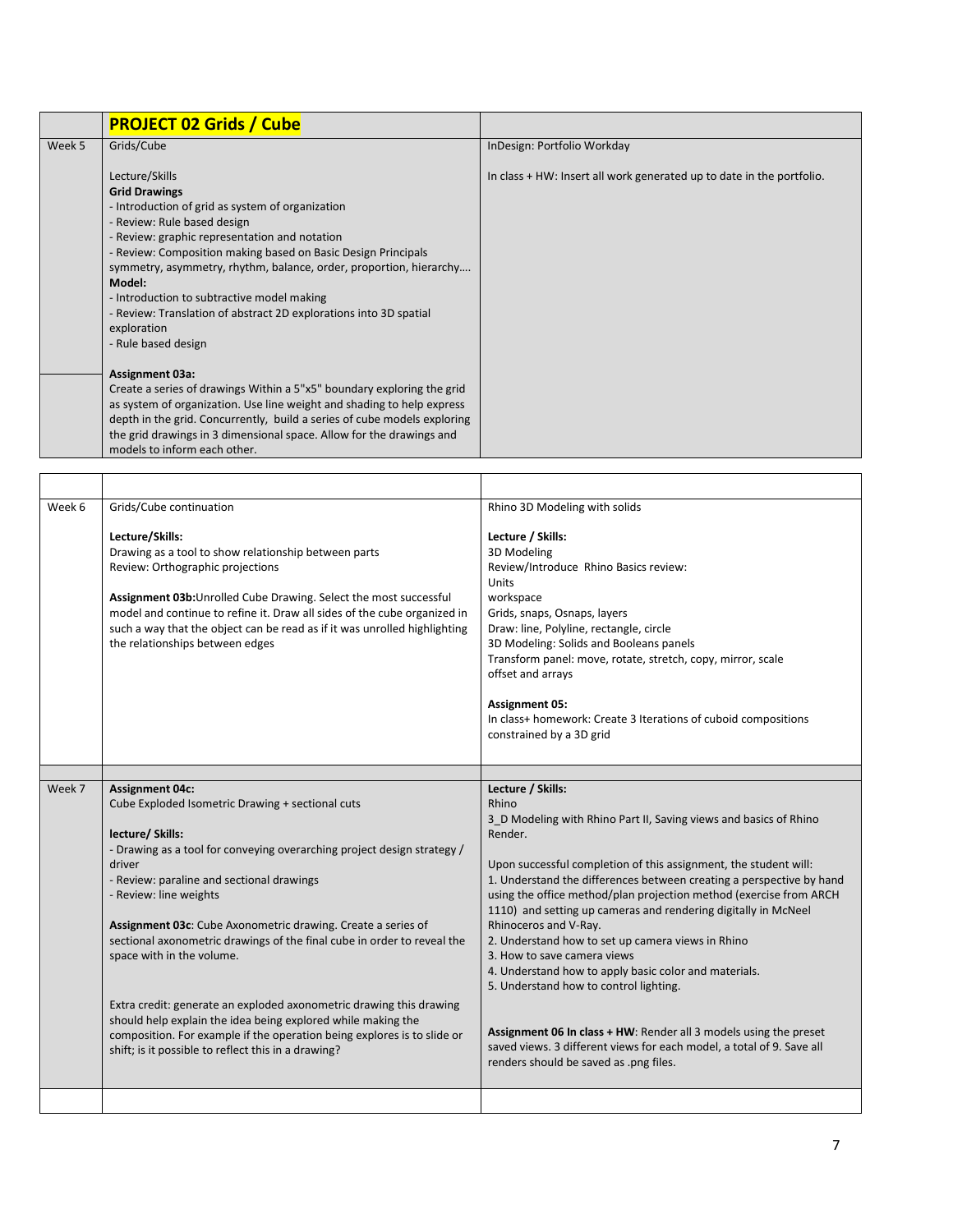| Week 8  | DAY 01 Photomontage<br>extract a series of interior perspective views<br>Lecture / Skills:<br>Review Photoshop skills<br><b>Assignment 08 VS:</b><br>- In class + HW: Using a rendering from your cube model create a<br>photomontage including context and entourage InDesign:<br>DAY 02:<br><b>MIDTERM PRESENTATION</b><br>Final presentation of both Projects 01 and 02                                                                                                                                                                                                                                                                                                                                                                                                                                                                                                                                                                                 | Lecture / Skills:<br>WORKFLOW: Rhino > Illustrator > InDesign<br>Rhino Modeling cont. + Rendering basics<br>Strategies for using multiple software applications to create composite<br>presentation drawings<br>New Rhino tools/commands:<br>Saving views<br>make 2D and exporting as an Illustrator file from Rhino<br>Illustrator: Creating composite drawings using rendered image and<br>Vector Make2D drawing from Rhino<br>InDesign: Creating catalog layout and pacing and linking Illustrator files<br>Assignment 07 In class + HW: In class+ homework: output vector<br>drawings and renderings using Rhinoceros of the model iterations.<br>Using illustrator create composite drawings overlaying the vector<br>drawing over the rendering. Create a catalog of all the composite<br>images in InDesign. |  |
|---------|------------------------------------------------------------------------------------------------------------------------------------------------------------------------------------------------------------------------------------------------------------------------------------------------------------------------------------------------------------------------------------------------------------------------------------------------------------------------------------------------------------------------------------------------------------------------------------------------------------------------------------------------------------------------------------------------------------------------------------------------------------------------------------------------------------------------------------------------------------------------------------------------------------------------------------------------------------|---------------------------------------------------------------------------------------------------------------------------------------------------------------------------------------------------------------------------------------------------------------------------------------------------------------------------------------------------------------------------------------------------------------------------------------------------------------------------------------------------------------------------------------------------------------------------------------------------------------------------------------------------------------------------------------------------------------------------------------------------------------------------------------------------------------------|--|
|         | <b>PROJECT 03 Paper Landscapes Part A</b>                                                                                                                                                                                                                                                                                                                                                                                                                                                                                                                                                                                                                                                                                                                                                                                                                                                                                                                  |                                                                                                                                                                                                                                                                                                                                                                                                                                                                                                                                                                                                                                                                                                                                                                                                                     |  |
| Week 9  | Drawing Representation and Diagramming                                                                                                                                                                                                                                                                                                                                                                                                                                                                                                                                                                                                                                                                                                                                                                                                                                                                                                                     | InDesign: Portfolio Workday                                                                                                                                                                                                                                                                                                                                                                                                                                                                                                                                                                                                                                                                                                                                                                                         |  |
|         | Lecture / Skills:<br>- Introduction to diagramming and mapping techniques.<br>- Process of observation through a critical and analytical lens.<br>- Graphic representation / visualization techniques to convey<br>information: Development of graphic language to represent or<br>highlight a specific observation or idea.<br>- Review the use of drawing techniques: line types and weight, shading<br>in order to extract and highlight specific information<br>- Iterative testing<br>In class + HW: Basic Pattern recognition Fashion Abstracted; using a<br>base image generate a series of drawings to highlight different aspects<br>of that image; solid vs. void; edge and boundary; pattern and texture                                                                                                                                                                                                                                        | In class + HW: Insert all work generated up to date in the portfolio.                                                                                                                                                                                                                                                                                                                                                                                                                                                                                                                                                                                                                                                                                                                                               |  |
|         | <b>PROJECT 03 Paper Landscapes Part B</b>                                                                                                                                                                                                                                                                                                                                                                                                                                                                                                                                                                                                                                                                                                                                                                                                                                                                                                                  |                                                                                                                                                                                                                                                                                                                                                                                                                                                                                                                                                                                                                                                                                                                                                                                                                     |  |
| Week 10 | Geometry and Hierarchy Analysis                                                                                                                                                                                                                                                                                                                                                                                                                                                                                                                                                                                                                                                                                                                                                                                                                                                                                                                            | Rhino and Illustrator: Raster vs. Vector Drawing                                                                                                                                                                                                                                                                                                                                                                                                                                                                                                                                                                                                                                                                                                                                                                    |  |
|         | Lecture / Skills:<br>- Introduction to systems of organization, proportions and rule based<br>analysis<br>- Establishing hierarchy with in a composition<br>- Review: Graphic representation / visualization techniques to convey<br>information: Development of graphic language in order to represent or<br>highlight a specific idea; Process of observation through a critical and<br>analytical lens.<br>- Review the use of drawing techniques: line types and weight, shading<br>in order to extract and highlight specific information<br>- Iterative testing<br>In class + HW: Basic Geometry Recognition: Fashion Abstracted: Using<br>the same base image and referencing the reading generate a series of<br>three analytical drawing reflecting different systems of organization<br>within the image.<br>Select one to continue to develop and add line weights and shading to<br>establish a hierarchy and relationships within the system. | Lecture / Skills:<br>Raster vs. vector drawings. Differences between Photoshop, Illustrator<br>and Rhino line drawings.<br><b>Rhino Review:</b><br>Units<br>workspace<br>Grids, snaps, Osnaps, layers<br>Draw: line, Polyline, rectangle, circle<br>Curve editing: trim, split, explode, mirror, copy, array, scale<br>exporting as ".ai" files<br>Inserting bitmap Image<br>In class + HW: Using Rhino recreate the geometry analysis generated in<br>Foundations and export it into Illustrator                                                                                                                                                                                                                                                                                                                   |  |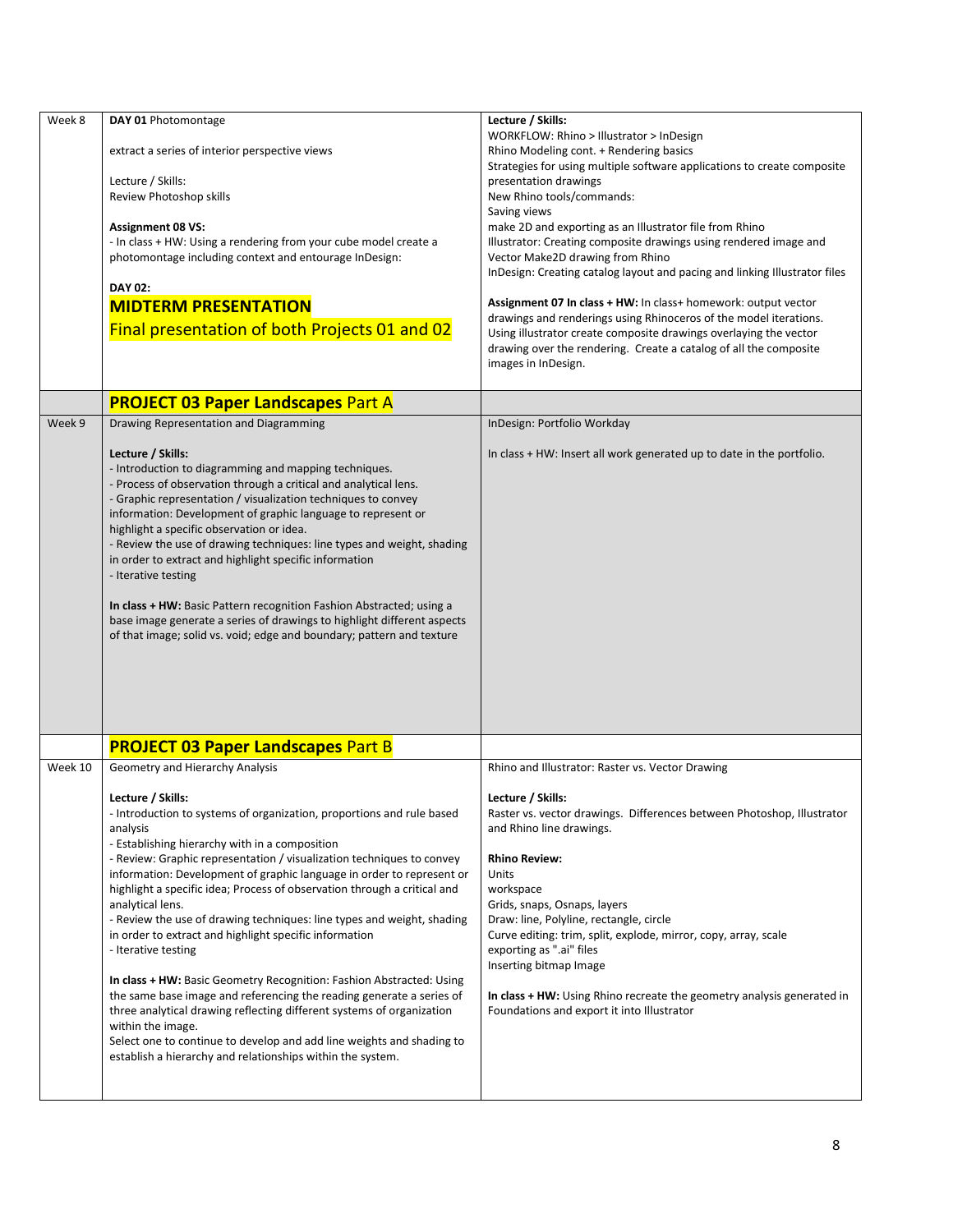|         | <b>PROJECT 03 Paper Landscapes Part C</b>                                                                                                                                                                                                                                                                                                                                                                                                                                                                                        |                                                                                                                                                                                                                                                                                                                                                                                                                                                                                                                           |
|---------|----------------------------------------------------------------------------------------------------------------------------------------------------------------------------------------------------------------------------------------------------------------------------------------------------------------------------------------------------------------------------------------------------------------------------------------------------------------------------------------------------------------------------------|---------------------------------------------------------------------------------------------------------------------------------------------------------------------------------------------------------------------------------------------------------------------------------------------------------------------------------------------------------------------------------------------------------------------------------------------------------------------------------------------------------------------------|
| Week 11 | Paper Landscapes: Translation from a 2-dimensional working plane to<br>3- Dimensional Space<br>Lecture / Skills:<br>Introduction to architectural scale<br>Introduction to principals of design: order, rhythm, proportion,<br>hierarchy, balance in three dimensional space<br>Rule creation in order to generate a fluid composition<br>strategies for making models<br>In class + HW: Paper landscapes: Using the geometry analysis<br>generated in assignment 2b as a base explore 3 dimensional and spatial<br>composition. | <b>Illustrator Review:</b><br>Cleaning and editing .ai files extracted from Rhino<br>layers<br>Pen tool<br>selection tool<br>direct selection tool<br>outline/fill<br>stroke panel and options (thickness, dashes, arrows)<br>linking images<br>In class + HW: In Illustrator continue to work on the Geometry<br>Recognition drawings using line weights and shading. Articulate the<br>drawing in such a way that it reflects the rules being applied in the<br>model. Model and drawing should help inform each other. |
|         | <b>PROJECT 03 Paper Landscapes Part C cont. +</b><br><b>Intro Part D</b>                                                                                                                                                                                                                                                                                                                                                                                                                                                         |                                                                                                                                                                                                                                                                                                                                                                                                                                                                                                                           |
| Week 12 | DAY 01: Continuation Model making Paper landscapes                                                                                                                                                                                                                                                                                                                                                                                                                                                                               | Vector Drawing cont.                                                                                                                                                                                                                                                                                                                                                                                                                                                                                                      |
|         | DAY 02: Introduction to sectional drawings<br><b>Lecture and Skills:</b><br>- Introduction to architectural sections<br><b>Assignment 02c:</b><br>Finalize model<br>Assignment 02d: Draw a section of your model - select a moment in<br>your model that best represent the vertical spatial relationships below<br>and above ground that are being investigated.                                                                                                                                                                | Lecture / Skills:<br>Illustrator Part II: review and practice skills introduced during the<br>previous class<br>In class + HW: In Illustrator continue to work on the Geometry<br>hierarchy drawings using line weights and shading. Articulate the<br>drawing in such a way that it reflects the rules being applied in the<br>model. Model and drawing should help inform each other.                                                                                                                                   |
|         | <b>PROJECT 03 Paper Landscapes Part D</b>                                                                                                                                                                                                                                                                                                                                                                                                                                                                                        |                                                                                                                                                                                                                                                                                                                                                                                                                                                                                                                           |
| Week 13 | <b>DAY 01: Architectural sections continuation</b>                                                                                                                                                                                                                                                                                                                                                                                                                                                                               | InDesign: Portfolio Workday                                                                                                                                                                                                                                                                                                                                                                                                                                                                                               |
|         | <b>Lecture and Skills:</b><br>- Review architectural sections<br>- Review: Drawing with accuracy<br>- Review: Line weights<br>- Review: Use of projection lines (minimize measuring)<br>- Review: Page organization (help tell relationships between parts)<br>- Shading<br><b>Assignment 05b:</b><br>Finalize the architectural section of your paper landscapes model<br>Prepare for Midterm presentation                                                                                                                      | In class + HW: Insert all work generated up to date in the portfolio.                                                                                                                                                                                                                                                                                                                                                                                                                                                     |
|         |                                                                                                                                                                                                                                                                                                                                                                                                                                                                                                                                  |                                                                                                                                                                                                                                                                                                                                                                                                                                                                                                                           |
| Week 14 | Work Week - Portfolio and Final Presentation<br><b>Assignment 10:</b><br>Portfolio                                                                                                                                                                                                                                                                                                                                                                                                                                               | InDesign: Portfolio Workday<br>In class + HW: Insert all work generated up to date in the portfolio.                                                                                                                                                                                                                                                                                                                                                                                                                      |
|         |                                                                                                                                                                                                                                                                                                                                                                                                                                                                                                                                  |                                                                                                                                                                                                                                                                                                                                                                                                                                                                                                                           |
| Week 15 | <b>Final Presentation</b>                                                                                                                                                                                                                                                                                                                                                                                                                                                                                                        | <b>Final Presentation: Portfolio</b>                                                                                                                                                                                                                                                                                                                                                                                                                                                                                      |